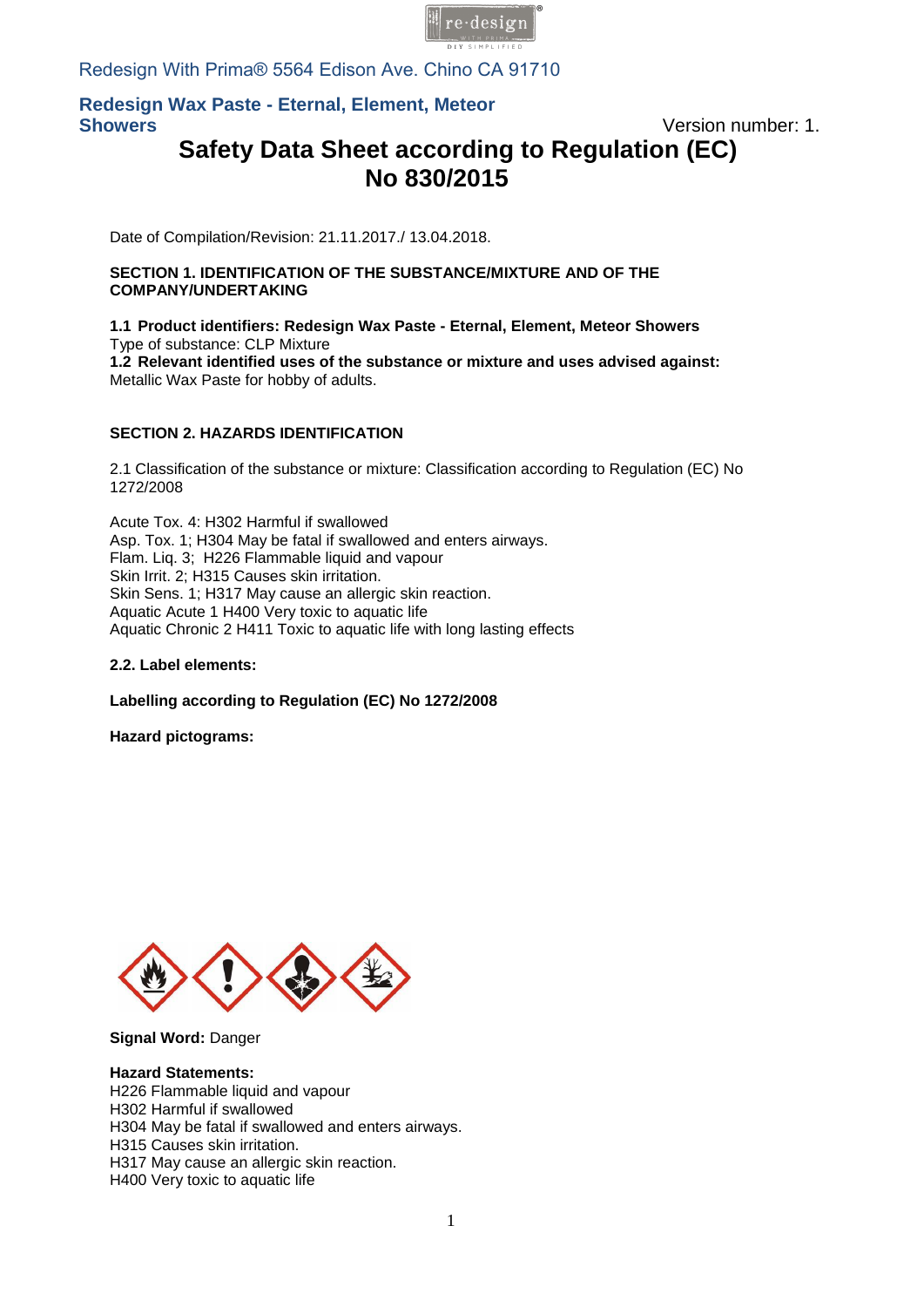H411 Toxic to aquatic life with long lasting effects EUH066 Repeated exposure may cause skin dryness or cracking **Precautionary Statements** P102 Keep out of reach of children P210 Keep away from heat/sparks/open flames/hot surfaces. - No smoking. P273 Avoid release to the environment. P280 Wear protective gloves/protective clothing/eye protection/face protection. P301+P310 IF SWALLOWED: Immediately call a POISON CENTER or doctor/physician. P303+361+353 IF ON SKIN (or hair): Remove/Take off immediately all contaminated clothing. Rinse skin with water/shower. P331 Do NOT induce vomiting. **Hazardous components which must be listed on the label:**  Naphtha (petroleum), hydrotreated heavy (< 0,1 % benzol CAS nr. 71-43-2) orange terpene (d-limonen) copper powder zinc powder (stabilized) **2.3 Other hazards:** Not known The ingredients are not PBR or vPvB substances.

### **SECTION 3. COMPOSITION/INFORMATION ON INGREDIENTS**

3.2 Mixture:

The details below includes all impurities and by-products that contribute to the product classification or that have an occupational exposure limits.

Hazardous Substance(s): Naphtha (petroleum), hydrotreated heavy (< 0,1 % benzol CAS nr. 71- 43-2) concentration: 15-30 % EC-No.: 265-150-3 CAS-No.: 64742-48-9 Index-No. : 649-327-00-6 Classification according to Regulation (EC) No 1272/2008 : EUH066, Asp. Tox. 1 H304, Registration number : 01-2119457273-39-XXXX

Hazardous Substance(s): orange terpene (d-limonen) concentration: 5-15% EC-No.: 232-433-8 CAS-No.: 8028-48-6 Classification according to Regulation (EC) No 1272/2008: Flam. Liq. 3 H226, Skin Irrit. 2 H315, Skin Sens. 1 H317, Asp. Tox. 1 H304, Aquatic Chronic 2 H411 Registration number : 01-2119493353-35-0003

Hazardous Substance(s): Zinc powder (stabilized) concentration: 9-20 % EC-No.: 231-175-3 CAS-No.: 7440-66-6 Classification according to Regulation (EC) No 1272/2008 : Flam. Sol. 1 H228, Aquatic Acute 1 H400, Aquatic Chronic 1 H410 Registration number : 01-2119467174-37

Hazardous Substance(s): Copper powder concentration: 9-50 % EC-No.: 231-159-6 CAS-No.: 7440-50-8 Classification according to Regulation (EC) No 1272/2008 : Aquatic Acute 1 H400 (M=10), Aquatic Chronic 2 H411, Acute Tox. 4 H302 Registration number : 01-2119480154-42

Refer to Section 16 for full details of te hazard statements and Notas.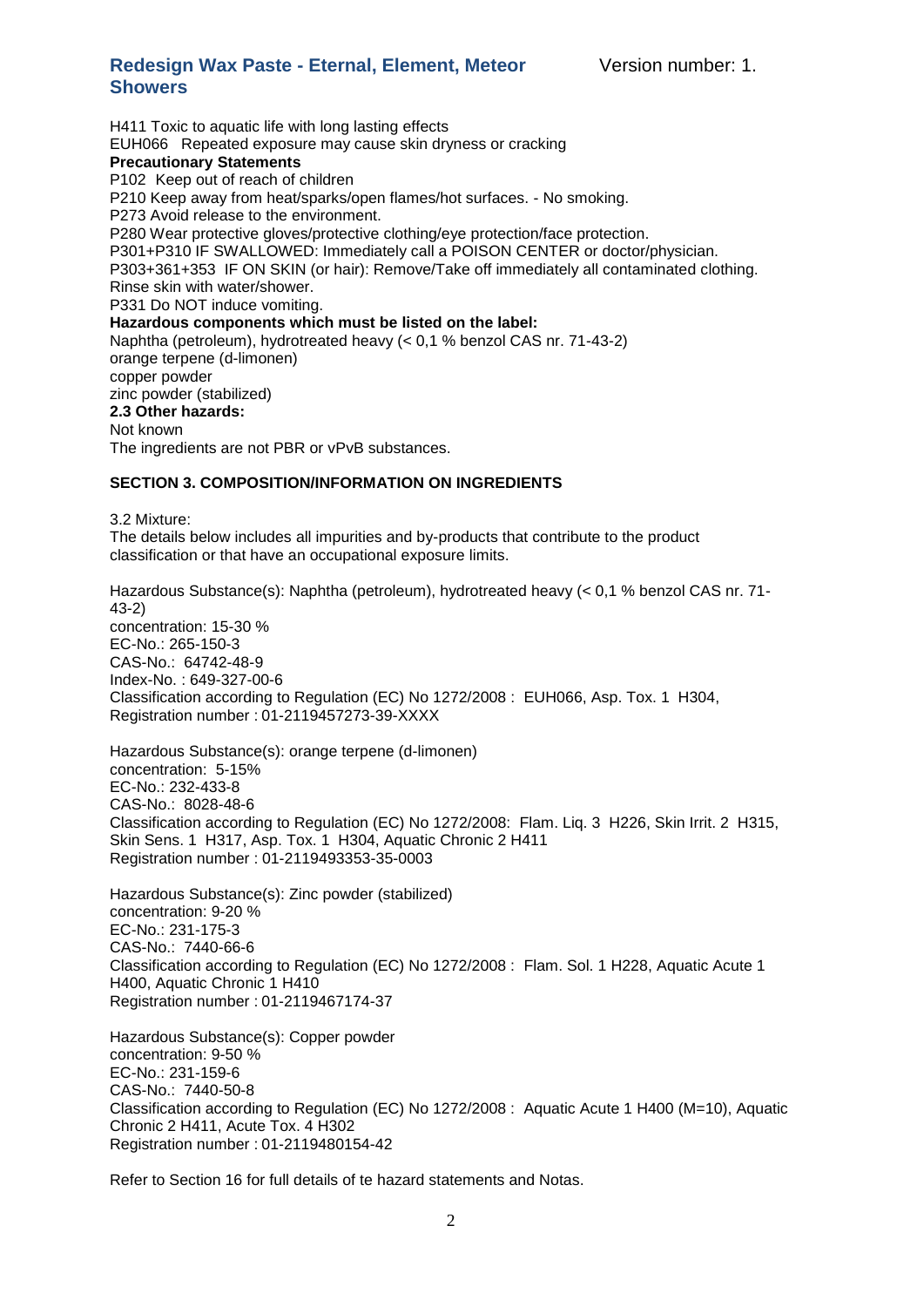### **SECTION 4. FIRST AID MEASURES**

### **4.1 Description of necessary first-aid measures:**

## **General advise:**

Take off all contaminated clothing immediately.

### **Inhalation:**

Remove to fresh air, keep patient warm and at rest. If breathing is irregular or stopped, administer artificial respiration Seek medical treatment in case of troubles.

### **Eye contact:**

Remove contact lenses, irrigate copiously with clean, fresh water for at least 15 minutes, holding the eyelids apart and seek medical advice.

### **Skin contact:**

Remove contaminated clothing. Wash skin thoroughly with soap and water. When symptoms persist, seek medical attention.

### **Ingestion:**

If accidentally swallowed obtain immediate medical attention. Keep at rest. Do **NOT** induce vomiting.

### **4.2 Most important symptoms and effects, both acute and delayed:**

Harmful if swallowed

May be fatal if swallowed and enters airways.

Causes skin irritation.

May cause an allergic skin reaction.

Repeated exposure may cause skin dryness or cracking

**4.3 Indication of immediate medical attention and special treatment needed:**

Treat symptomatically.

### **SECTION 5. FIREFIGHTING MEASURES**

### **5.1 Extinguishing media**

### **Suitable extinguishing media**

Waterspray, foam, CO2, powders

Not to be used : High power water jet.

### **5.2 Special hazards arising from the substance or mixture**

Carbon dioxide, carbon monoxide, carbon hydrides.

Cool closed containers exposed to fire with water. Do not allow run-off from fire fighting to enter drains or water courses. You have to dispose of contaminated extinguishing water according to the regulations of the authorities.

### **5.3 Advice for firefighters**

Wear self-contained breathing apparatus and protective clothing.

### **SECTION 6. ACCIDENTAL RELEASE MEASURES**

### **6.1 Personal precautions, protective equipment and emergency procedures**

Avoid open flames. Provide good ventilation of working area. Avoid breathing dust / fume / gas / mist / vapors / spray.

## **6.2 Environmental precautions**

Do not allow to enter drains or watercourses.

### **6.3 Methods and materials for containment and cleaning up**

Contain and collect spillage with non-combustible absorbent materials, e.g. sand, earth, universal binders and place in container for disposal according to local regulations (see section 13). Provide adequate ventilation.

### **6.4 Reference to other sections**

For personal protection see section 8.

For disposal see section 13.

### **SECTION 7. HANDLING AND STORAGE**

### **7.1 Precautions for safe handling**

Provide adequate ventilation. Avoid contact with eyes, skin, clothing. Do not inhale vapours..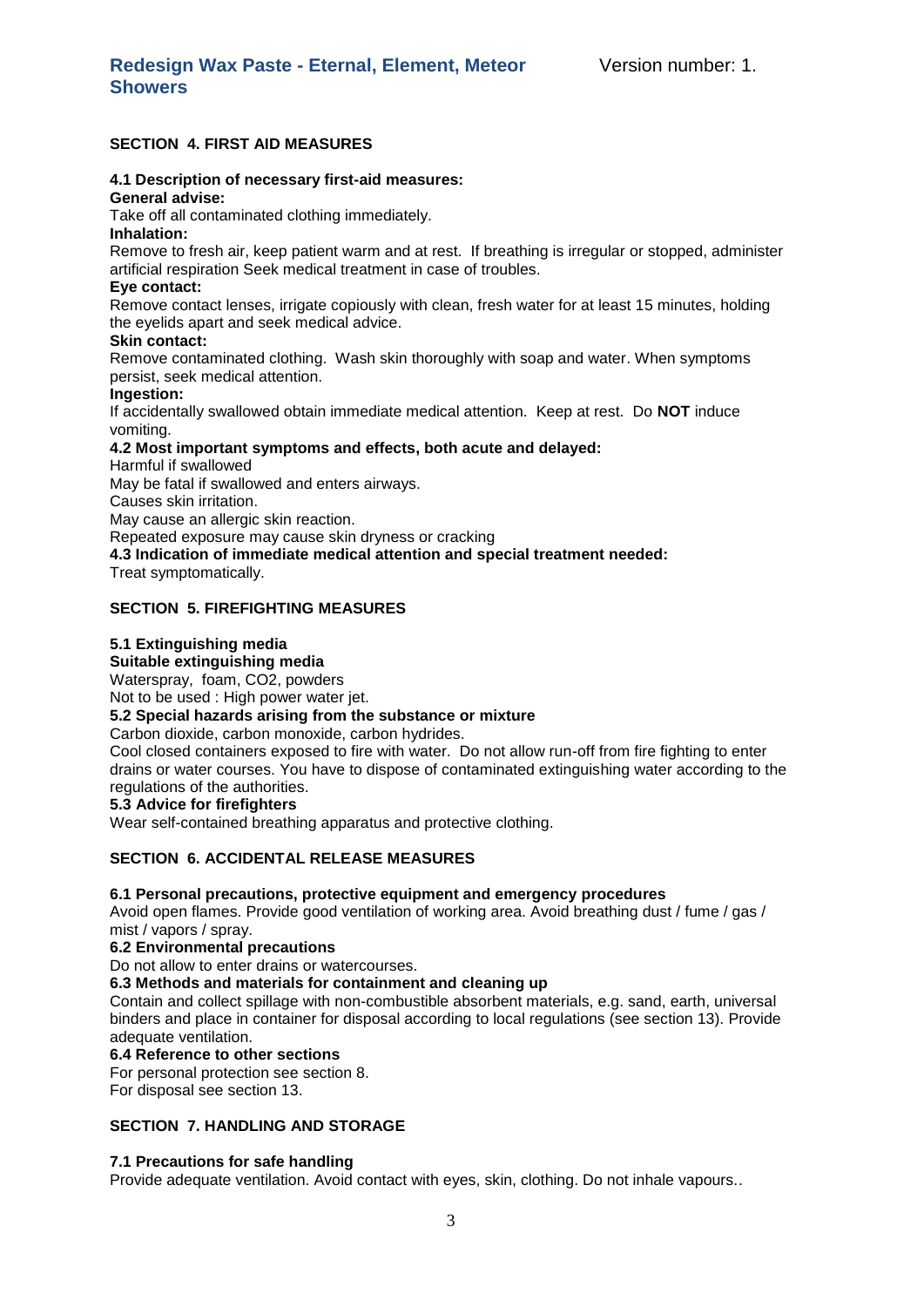### **Precautions against fire and explosion:**

Avoid open flames. Keep away from sources of ignition. - No smoking. Take precautionary measures against static discharge.

**7.2 Conditions for safe storage, including any incompatibilities** Store in well-filled containers, protected from light. Keep container dry. Keep container tightly closed in a cool, well-ventilated place. Keep only in the original container. Keep away from oxidizing agents. **7.3 Specific end uses**

See section 1.2

### **SECTION 8. EXPOSURE CONTROLS/PERSONAL PROTECTION**

### **8.1 Control parameters**

**Components with workplace control parameters** Contains no substances with occupational exposure limit values.

### **Derived No Effect Level (DNEL)/Derived Minimal Effect Level (DMEL) orange terpene (d-limonen) CAS: 8028-48-6**

DNEL: Workers, Long-term- systemic effects, Skin contact 8,89 mg/kg bw/day DNEL: Workers, Short-term-local, Skin contact 185,8 microg/cm2 DNEL: Workers, Long-term- systemic effects, Inhalation 31,1 mg/m3 DNEL: Consumers, Long-term- systemic effects, Ingestion 4,44 mg/kg bw/day DNEL: Consumers, Long-term-systemic effects, Oral 4,44 mg/kg bw/day DNEL: Consumers, Long-term- systemic effects, Inhalation 7,78 mg/m3. DNEL: Consumers, Short-term local, Skin contact 92,9 microg/cm2.

### **Derived No Effect Level (DNEL)/Derived Minimal Effect Level (DMEL) Copper powder CAS: 7440-50-8**

DNEL: Costumer, Long-term - systemic effects, oral 0,041 mg/kg bw/day DNEL: Costumer, Short-term - systemic effects, oral 0,082 mg/kg bw/day

### **Derived No Effect Level (DNEL)/Derived Minimal Effect Level (DMEL) Zink powder (stabilized) CAS: 7440-66-6**

DNEL: Consumers, oral 50 mg/day DNEL: Consumers, Skin 500 mg/day DNEL: Consumers, Inhalation 1,3 mg/m3 DNEL: Workers,Inhalation 1 mg/m3

## **Predicted No Effect Concentration (PNEC)**

**orange terpene (d-limonen) CAS: 8028-48-6**  Fresh water: 5,4 microg/l Marine water: 0,54 microg/l Intermediate release: 5,77 microg/l. Sewage treatment plant (STP): 2.1 mg/l Sediment (Fresh water) Related to, dry weight: 1,3 mg/kg Sediment (Marine water) Related to, dry weight: 0,13 mg/kg Soil Related to, dry weight: 0,261 mg/kg

### **Predicted No Effect Concentration (PNEC)**

**Copper powder CAS: 7440-50-8** Fresh water: 7,8 microgr/l Marine water: 5,2 microgr/l Sewage treatment plant (STP): 230 microgr/l Sediment (Fresh water) Related to, dry weight: 87 mg/kg Sediment (Marine water) Related to, dry weight: 676 mg/kg Soil Related to, dry weight: 65,5 mg/kg

## **Predicted No Effect Concentration (PNEC) Zink powder (stabilized) CAS: 7440-66-6**

Fresh water: 20,6 microgr/l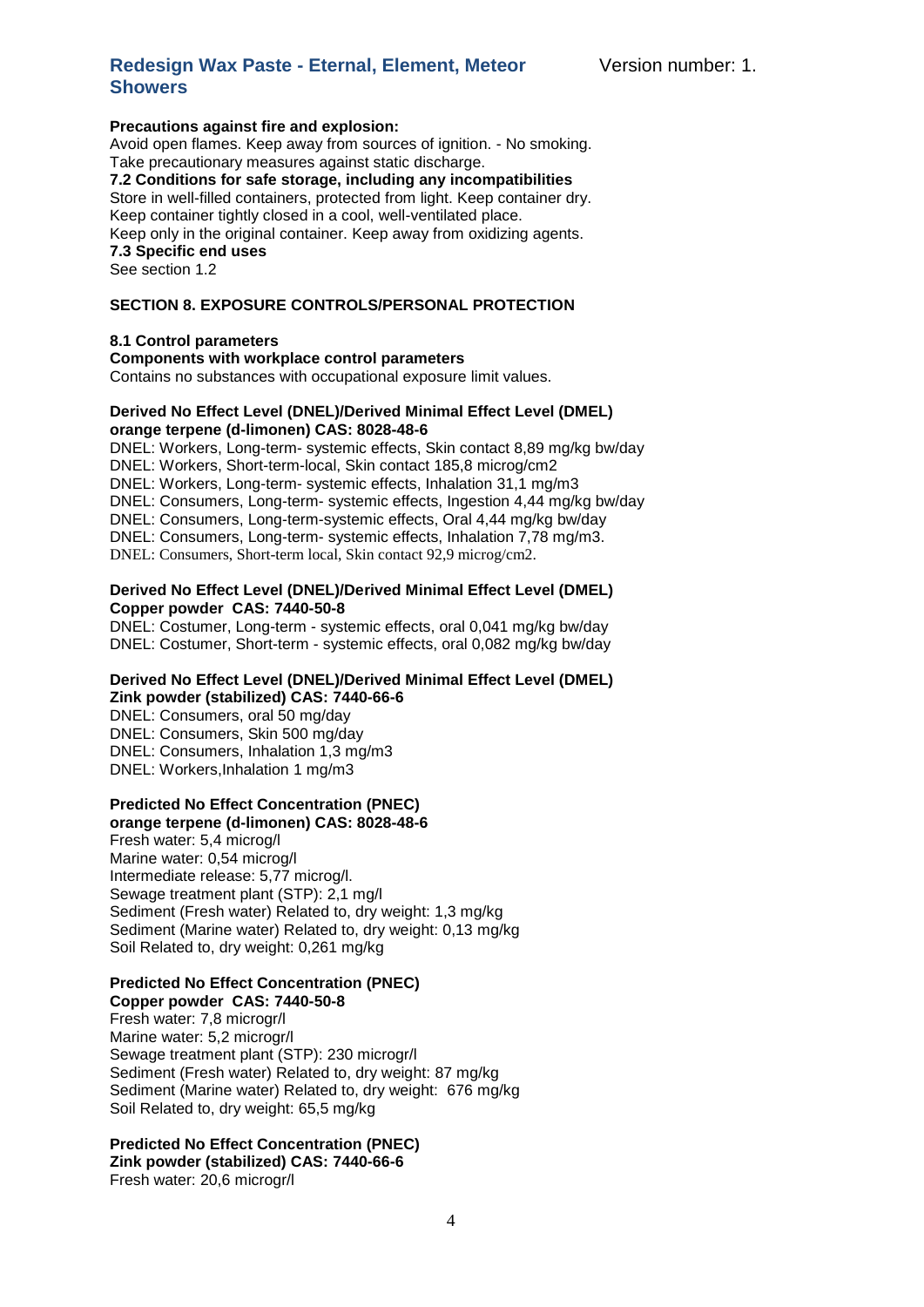Sewage treatment plant (STP): 52 microgr/l Sediment (Fresh water) Related to, dry weight: 117,8 mg/kg Sediment (Marine water) Related to, dry weight: 56,5 mg/kg Soil Related to, dry weight: 35,6 mg/kg

### **8.2 Exposure controls**

### **Appropriate engineering controls**

Provide adequate ventilation. Do not inhale vapors.

**General protective and hygienic measures:** 

Wash hands before breaks and after work.

Keep away from foodstuffs, beverages and feed.

## **Personal protective equipment**

### **Eye/face protection**

Tightly sealed safety glasses according to EN 166.

### **Skin protection**

Protective gloves according to EN 374.

Wear chemical-resistant gloves, footwear, and protective clothing appropriate for the risk of exposure.

Material of gloves nitrile rubber, breakthrough time > 480 minute, thickness:: 0,11 mm The selection of the suitable gloves does not only depend on the material, but also on further marks of quality and varies from manufacturer to manufacturer.

Penetration time of glove material

The exact break trough time has to be found out by the manufacturer of the protective gloves and has to be observed. If gloves show signs of aging, it should be replaced immediately.

### **Body Protection**

Protective clothing according to EN ISO 20345: it will be resistent against solvents.

### **Respiratory protection**

It is not necessary in case of adequate ventilation.

## **Environmental exposure controls**

Do not flush into surface water or sanitary sewer system.

### **SECTION 9. PHYSICAL AND CHEMICAL PROPERTIES**

### **9.1 Information on basic physical and chemical properties**

- (a) Appearance: paste, colour: depends on pigments
- (b) Odour: mild, fruity
- (c) Odour threshold: not determined
- (d) pH: not determined
- (e) Melting point/freezing point: not determined

(f) Initial boiling point and boiling range: > 180 C (Naphtha (petroleum), hydrotreated heavy)

(g) Flash point: not determined, 53.4 C (orange terpene), > 61 C (Naphtha (petroleum),

hydrotreated heavy)

(h) Evaporation rate: not determined

(i) Flammability (solid, gas): not determined

- (j) Upper/lower flammability or explosive limits: not determined
- (k) Vapour pressure: not determined
- (l) Vapour density: not determined

(m) Relative density: 0.8-0.9 g/cm3

- (n) Solubility(ies): insoluble in water
- (o) Partition coefficient: n-octanol/water: not determined
- (p) Auto-ignition temperature: not determined
- (q) Decomposition temperature: not determined
- (r) Viscosity: not determined
- (s) Explosive properties: Product is not explosive

## (t) Oxidising properties. no data

- (u) Ignition temperature: > 200 C (judge by components)
- **9.2 Other information**

No data available

### **SECTION 10. STABILITY AND REACTIVITY**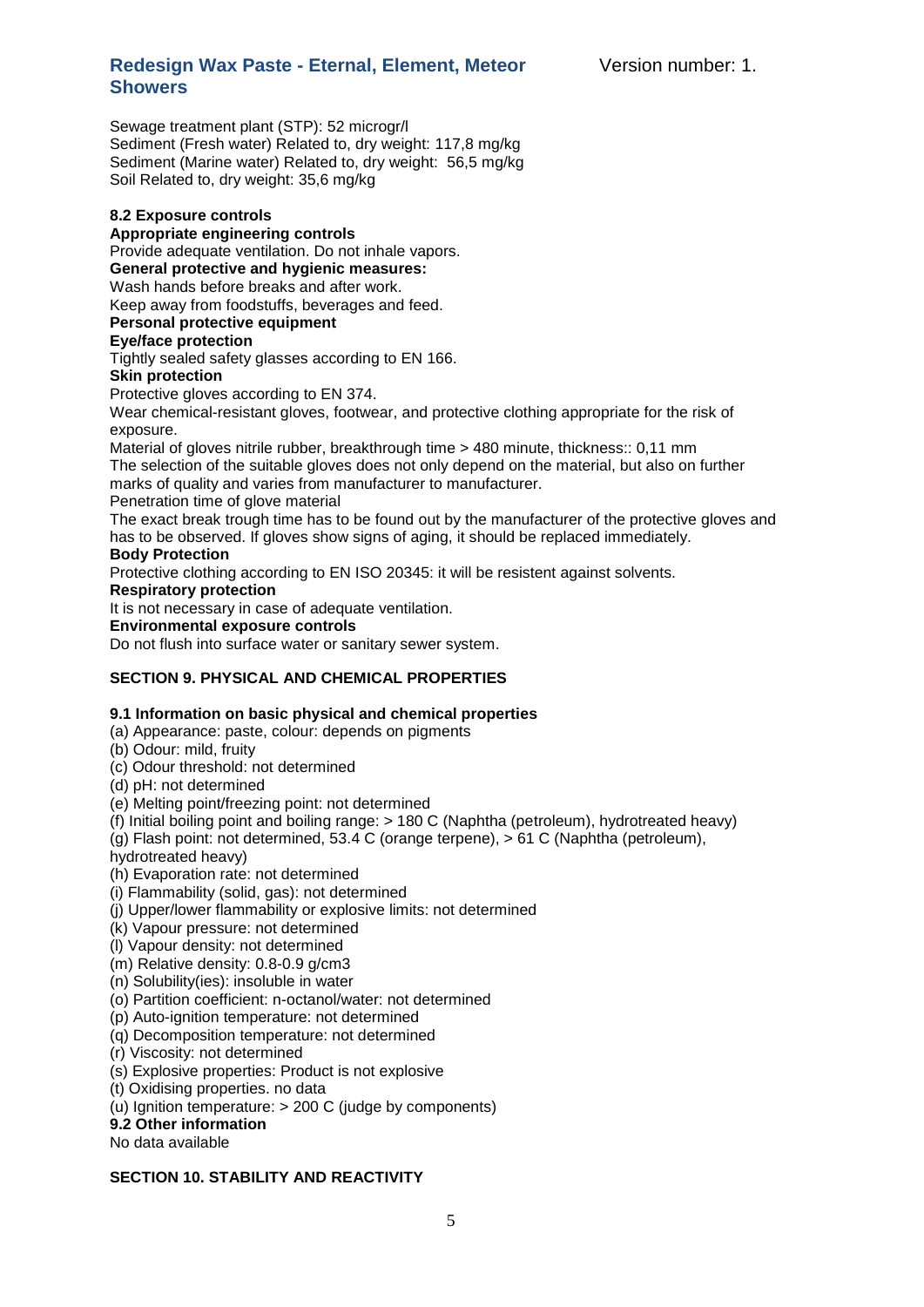**10.1 Reactivity** No hazardous reactions can be expected under normal handling and storage **10.2 Chemical stability** Stable under recommended storage and handling conditions (see section 7). **10.3 Possibility of hazardous reactions** No dangerous reaction in normal use. **10.4 Conditions to avoid** Heat, sparks, ignition sources **10.5 Incompatible materials** Strong acids, alkalis, oxidizing agents. **10.6 Hazardous decomposition products** When exposed to high temperatures may produce hazardous decomposition products such as carbon monoxide and dioxide, carbon hydrides.

### **SECTION 11. TOXICOLOGICAL INFORMATION**

**11.1 Information on toxicological effects (a) Acute toxicity: Product:**  Harmful if swallowed **(b) Skin corrosion/irritation**  Causes skin irritation **(c) Serious eye damage/eye irritation**  Based on available data, the classification criteria are not met **(d) Respiratory or skin sensitization**  May cause an allergic skin reaction **(e) Germ cell mutagenicity** Based on available data, the classification criteria are not met **(f) Carcinogenicity**  Based on available data, the classification criteria are not met **(g) Reproductive toxicity**  Based on available data, the classification criteria are not met **(h) Specific target organ toxicity - single exposure**  Based on available data, the classification criteria are not met **(i)Specific target organ toxicity - repeated exposure**  Based on available data, the classification criteria are not met **(j) Aspiration hazard**  May be fatal if swallowed and enters airways **Other informations: Components 64742-48-9 Naphtha (petroleum), hydrotreated heavy:** Acute toxicity: LD50 (oral, rat): > 5000 mg/kg LD50 (dermal, rabbit): > 3000 mg/kg **8028-48-6 Orange terpene:**  Acute toxicity: LD50 (oral, rat): > 5000 mg/kg LD50 (dermal, rabbit): > 5000 mg/kg **7440-66-6 cinkpor stabilizált:** LD50 (oral, rat):>2000 mg/kg

### **SECTION 12. ECOLOGICAL INFORMATION**

### **12.1 Toxicity**

There are no data available on the preparation itself.. Based on available data and CLP classification Aquatic Acute 1 H400 Very toxic to aquatic life , Aquatic Chronic 2 H411 Toxic to aquatic life with long lasting effects **Components: Orange terpene:** 

EC50 (Desmodesmus subspicatus, 72 h): 150 mg/l (OECD201). EC50 (Daphnia magna, 48 h): 0,67 mg/l (OECD 202,limonén).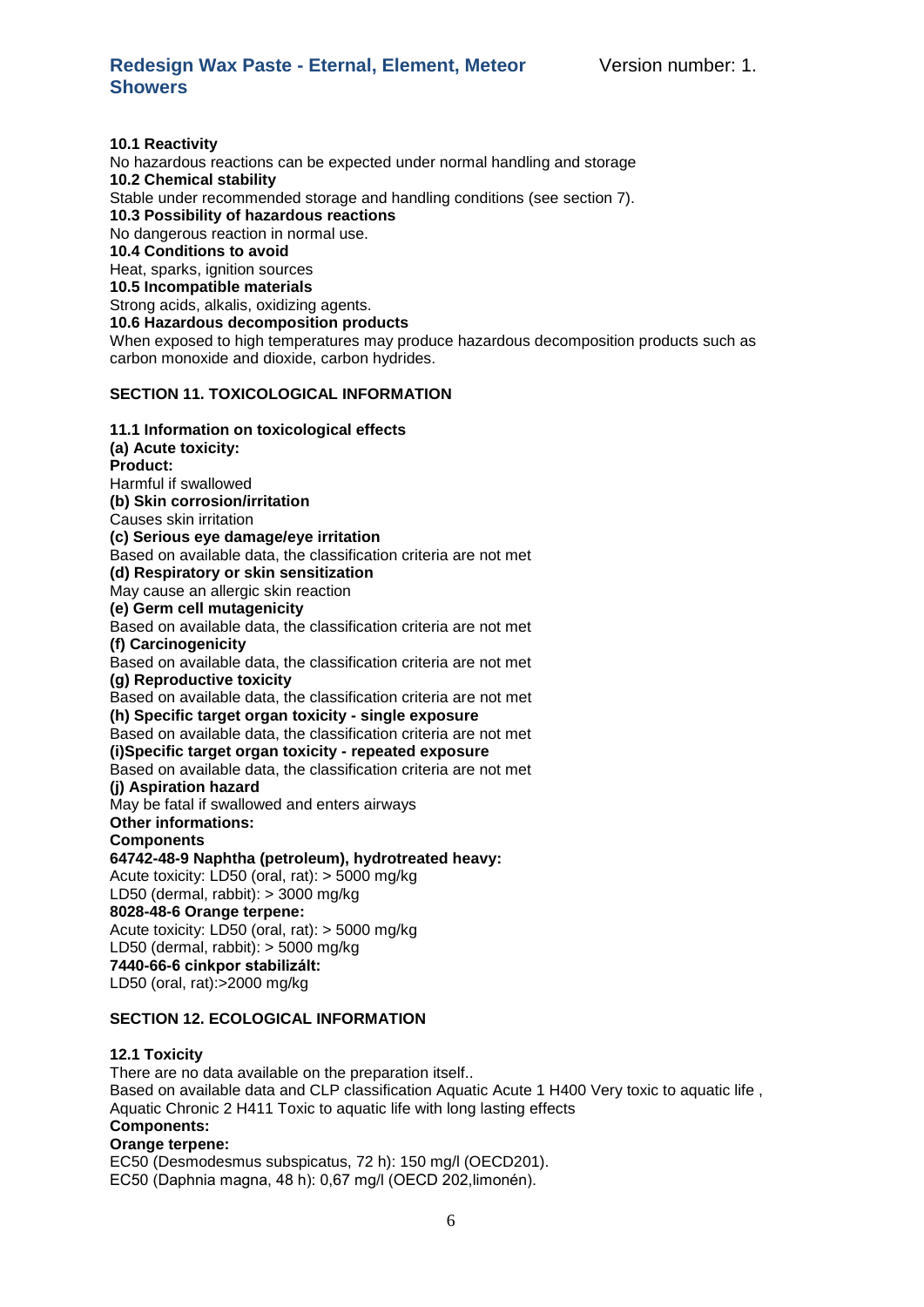Version number: 1.

## **Redesign Wax Paste - Eternal, Element, Meteor Showers**

LC50 (Pimephales promelas/fürge cselle, 96 h): 0,7 mg/l(OECD 203). Do not allow to contaminate the soil, the water systems or the channels Toxic to aquatic life with long lasting damage **12.2 Persistence and degradability Components: Naphtha (petroleum), hydrotreated heavy:**  The product is difficultly biodegradable **Orange terpene:**  Readily biodegradable, 72-83,4 % (28 days, OECD 301 B). **12.3 Bioaccumulative potential Components: Orange terpene:**  log BKF: 1,502-2,597. Bioconcentration factor, BCF: 32-156. **12.4 Mobility in soil**  No further relevant information available. **12.5 Results of PBT and vPvB assessment**  The ingredients are not PBR or vPvB substances. **12.6 Other adverse effects**  No further relevant information available. **Additional ecological information: General notes:**  Water hazard class 2 (German Regulation) (Self-assessment): hazardous for water Do not allow product to reach ground water, water course or sewage system. Danger to drinking water if even small quantities leak into the ground.

Harmful to aquatic organisms

### **SECTION 13. DISPOSAL CONSIDERATIONS**

### **13.1 Waste treatment methods**

Do not allow into drains or water courses. Wastes and emptied containers should be disposed of in accordance with local regulations.

### **SECTION 14. TRANSPORT INFORMATION**

14.1. UN number: 3082 14.2. UN proper shipping name: ENVIRONMENTALLY HAZARDOUS SUBSTANCE, LIQUID, N.O.S. (contains zinc powder, stabilized, copper powder) 14.3. Transport hazard class(es): 9 - Classification code: M6



- Labels: 9
- Transport category (1.1.3.6): 3

- Tunnel restriction code:

- Limited quantity: 5L

14.4. Packing group: III

14.5. Environmental hazards: Yes. Category Acute 1, Category Chronic 2

14.6. Special precautions for user: 274, 335, 375\*, 601

14.7. Transport in bulk according to Annex II of Marpol and the IBC Code:

Not applicable to the product being shipped.

Note: 375<sup>\*</sup> These substances when carried in single or combination packagings containing a net quantity per single or inner packaging of 5 l or less for liquids, are not subject to any other provisions of ADR provided the packagings meet the general provisions of 4.1.1.1, 4.1.1.2 and 4.1.1.4 to 4.1.1.8.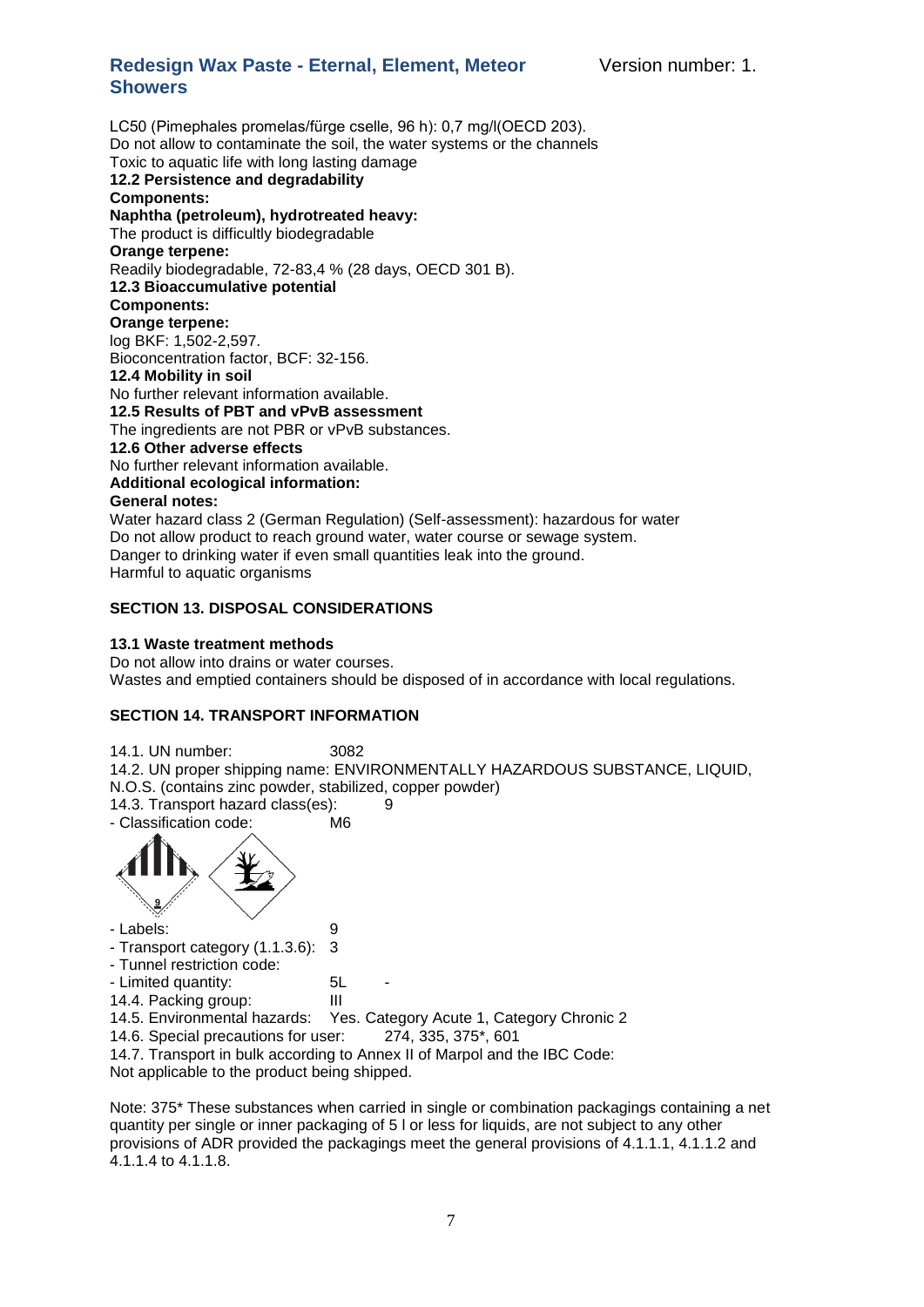### **SECTION 15. REGULATORY INFORMATION**

This safety datasheet complies with the requirements of Regulation (EC) No. 1907/2006. **15.1 Safety, health and environmental regulations/legislation specific for the substance or mixture**

According to the local regulation. **15.2 Chemical Safety Assessment** Chemical safety assessment has not been carried out.

### **SECTION 16. OTHER INFORMATION**

The classification was carried out according to the following method: 1272/2008/EU Regulation:

### **Classification and justification**

Flam. Liq. 3, H226 estimated value Acute Tox. 4: H302 calculation method Asp. Tox. 1; H304 calculation method Aquatic Chronic 2; H411 calculation method Skin Irrit. 2; H315 calculation method. Skin Sens. 1; H317 calculation method Aquatic Acute 1: H400 calculation method Aquatic Chronic 2: H411 calculation method

### **Data Sources:**

The previously-classified hazardous materials list Internet database of chemical substances Safety data sheets of components

LIST OF RELEVANT H-PHRASES IN SECTION 3

### **H-Phrases**

H226 Flammable liquid and vapour H228 Flammable solid. H302 Harmful if swallowed H304 May be fatal if swallowed and enters airways H315 Causes skin irritation H317 May cause an allergic skin reaction H400 Very toxic to aquatic life H410 Very toxic to aquatic life with long lasting effects H411 Toxic to aquatic life with long lasting effects

### **Abbreviations:**

Acute Tox. 4 Acute Toxicity, Category 4 Aquatic Acute 1, Aquatic Acute Category 1 Aquatic Chronic 1, Aquatic Chronic Category 1 Aquatic Chronic 2, Aquatic Chronic Category 2 Asp. Tox. 1 Aspiration Toxicity, Category 1 Flam. liq. 3 Flammable Liquid, Category 3 Flam. Sol . 1 Flammable Solid, Category 1 Skin Irrit. 2 Skin Irritation, Category 2 Skin Sens. 1 Skin sensitization, Category 1

SCL: Specific Concentration limit EK / EU European community/European union EGK European Economic Community DNEL Derived No Effect Level